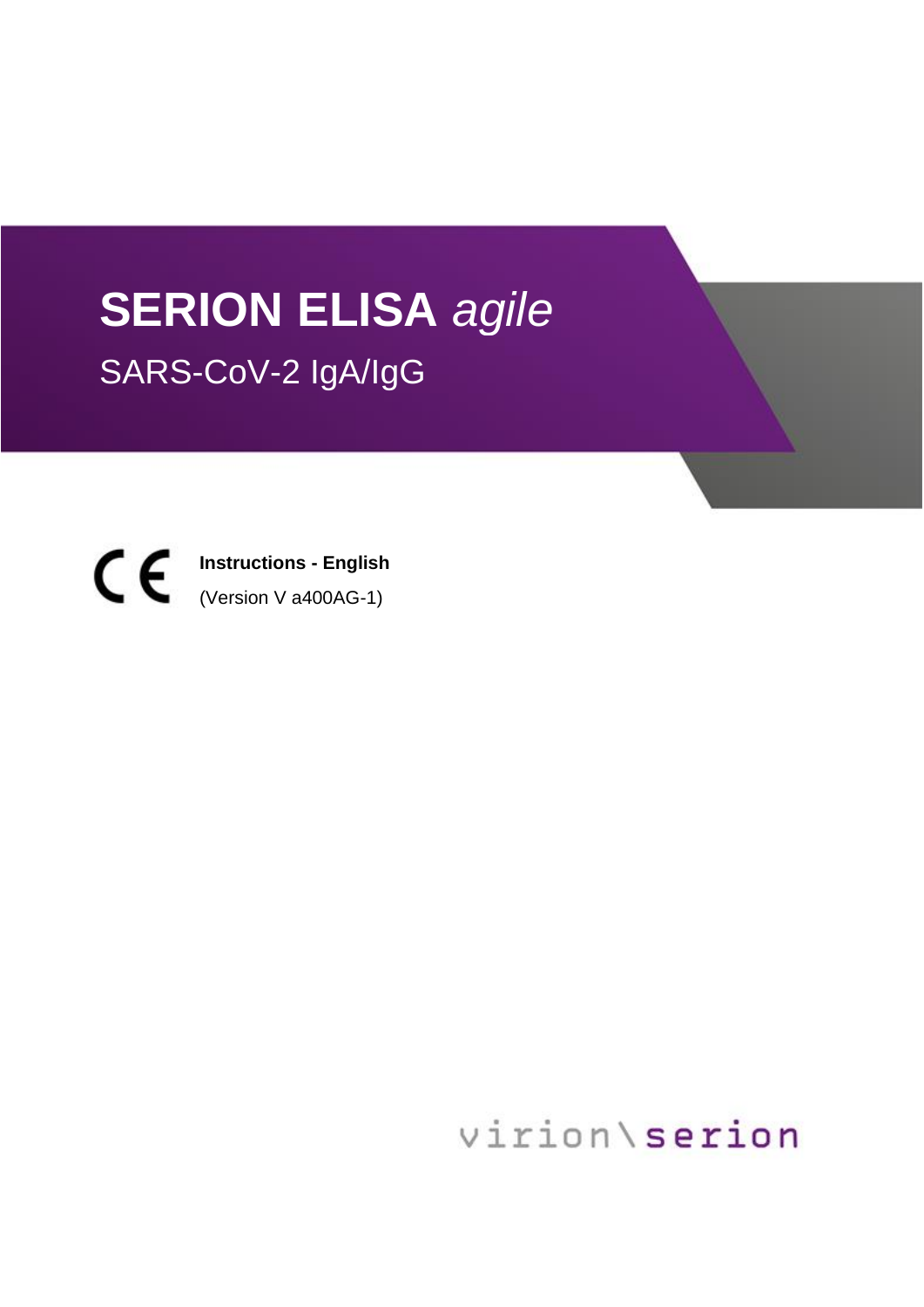## **SERION ELISA** *agile* **SARS-CoV-2 IgA/IgG**

## **CONTENTS**

- **1 INTENDED USE**
- **2 DIAGNOSTIC RELEVANCE**
- **3 TEST PRINCIPLE SERION ELISA** *agile*
- **4 KIT COMPONENTS, STORAGE AND STABILITY**
- **5 MATERIAL REQUIRED BUT NOT SUPPLIED**

#### **6 TEST PROCEDURE SERION ELISA** *agile*

- 6.1 General information and statements of warnings
- 6.2 Sample Preparation and Storage
- 6.3 Preparation of Kit Reagents
- 6.4 Overview Test Procedure
- 6.5 Manual Test Procedure
- 6.6 Automated Test Procedure
- 6.7 SERION ELISA *controls* (external Positive Control / Accuracy Control)

#### **7 TEST EVALUATION**

- 7.1 Qualitative Evaluation
- 7.2 Quantitative Evaluation
- 7.3 Automated Evaluation / Software
- 7.4 Borderline Ranges
- 7.5 Limits of Quantification
- 7.6 Criteria of Validity
- 7.7 Interpretation of Results
- 7.8 Reference Range of Healthy Individuals

#### **8 PERFORMANCE CHARACTERISTICS**

- 8.1 Sensitivity and Specificity
- 8.2 Reproducibility
- 8.3 Cross-reactivities
- 8.4 Interfering substances
- 8.5 Disposal
- 8.6 Limitation of the test

#### **9 LITERATUR / REFERENCES / RÉFÉRENCES / BIBLIOGRAFIA / BIBLIOGRAFÍA / REFERÊNCIAS / ΑΝΑΦΟΡΕΣ / ODKAZY / BIBLIOGRAFIA / ЛИТЕРАТУРА / REFERENCER / REFERENSER / REFERENCIE / REFERENCE / REFERANSER / REFERENCIÁK**

**english 2**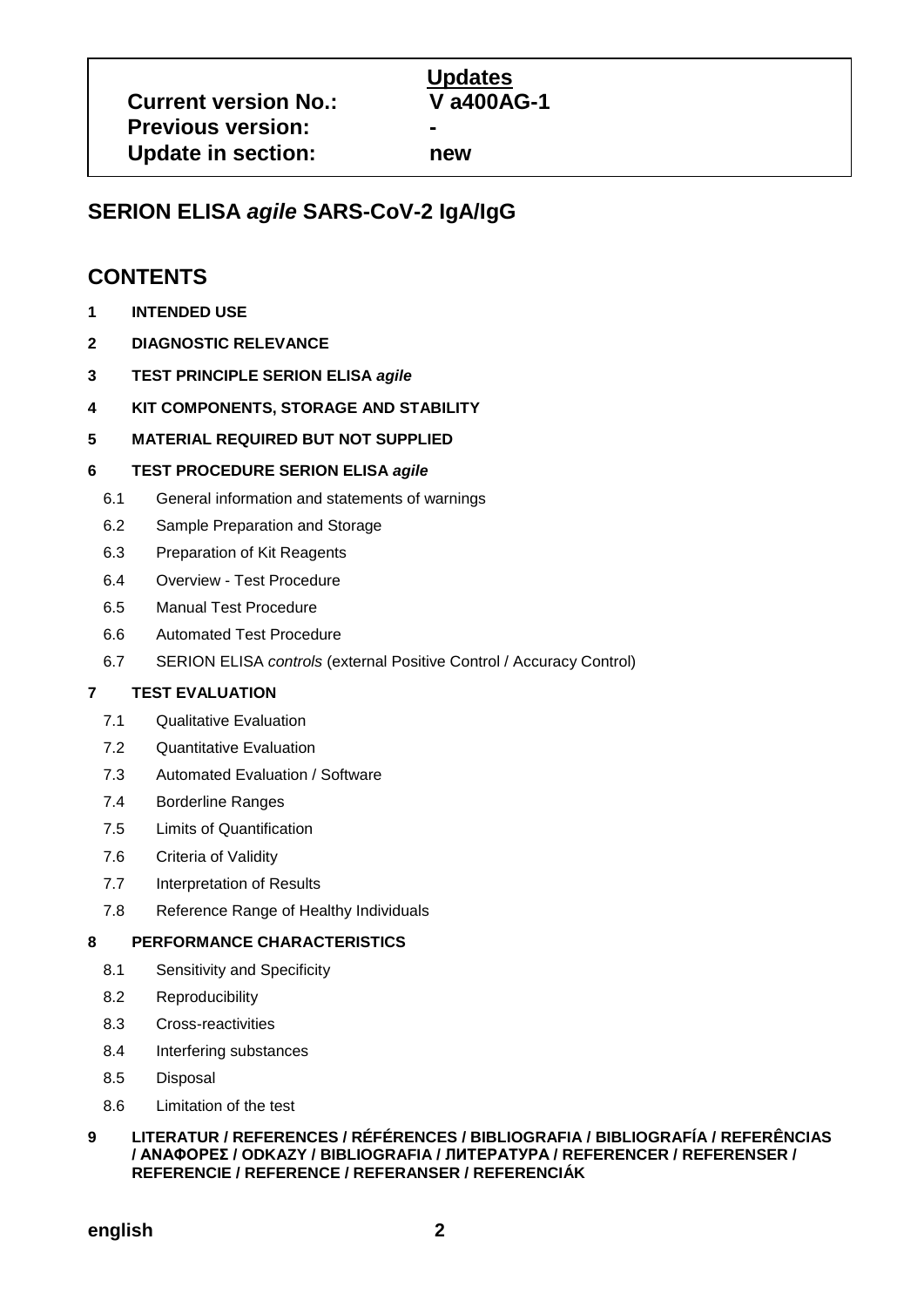## **SERION ELISA** *agile* **SARS-CoV-2 IgA/IgG**

## **Enzyme-immunoassay for determination of human antibodies for** *in vitro* **diagnotic use**

| SERION ELISA agile SARS-CoV-2 IgA        | Order No.: ESR400A |  |
|------------------------------------------|--------------------|--|
| <b>SERION ELISA agile SARS-CoV-2 IgG</b> | Order No.: ESR400G |  |

## **1 INTENDED USE**

SERION ELISA *agile* SARS-CoV-2 IgA and IgG tests are qualitative and quantitative immunoassays for the detection of human antibodies in serum or plasma directed against SARS-CoV-2 and are recommended to support in the diagnosis of COVID-19 and as a complement to direct pathogen detection. SERION ELISA *agile* SARS-CoV-2 IgG can additionally be used for epidemiological studies.

## **2 DIAGNOSTIC RELEVANCE**

The beta coronavirus SARS-CoV-2, which causes the disease COVID-19, has been responsible for a global pandemic since early 2020.

Common symptoms of COVID-19 are similar to those of a cold or flu, such as fever, cough, difficulty breathing or pneumonia in both lungs. In severe cases, the infection can lead to death [1-4].

During the first week after the onset of symptoms, qRT-PCR is used as a reliable method for detecting SARS-CoV-2 infection and as the infection progresses, the combination of qRT-PCR and antibody tests is optimal for accurate diagnosis [5-9]. The sole use of antibody detection is particularly important in the later stages of infection, when the virus has already been eliminated by the host's immune response [10]. In addition, antibody tests can also be used for epidemiological purposes to identify individuals who have developed immunity after infection that may protect against subsequent reinfection [11] or who may be potential plasma donors for therapeutic purposes. Furthermore, the extent of virus spread and population immunity can be defined and monitored at the social level.

The SERION ELISA *agile* SARS-CoV-2 IgA is based on a mixture of highly purified recombinant nucleocapsid and whole spike protein (S1/S2 ectodomain) of SARS-CoV-2, mapping the most important immunogenic proteins of SARS-CoV-2, thus allowing a very sensitive detection of anti-SARS-CoV-2 IgA antibodies. For the SERION ELISA *agile* SARS-CoV-2 IgG the whole spike protein is used exclusively to achieve a very specific detection and a high correlation with protective antibodies that are mainly produced against the spike protein [12].

Using a microparticle-based test system for the detection of SARS-CoV-2 IgA antibodies the antigens S1, S2, whole spike protein and nucleocapsid protein were coated and analyzed with a total of 337 sera (including PCR positive patient sera, sera from patients with suspected infection, blood donor sera and potentially cross-reactive sera).

The data reveal an increased sensitivity with very good specificity when nucleocapsid protein and whole spike protein are used in combination.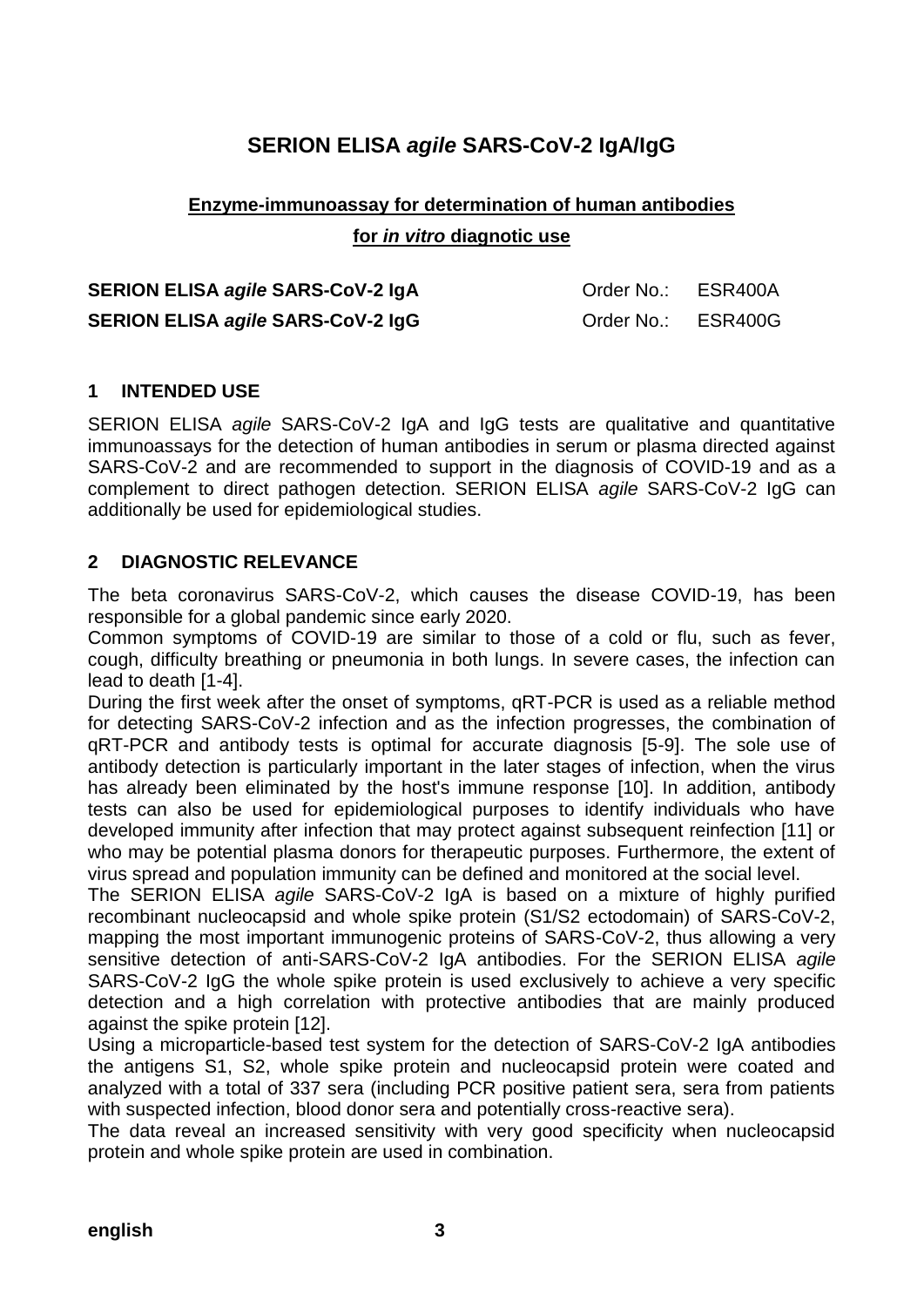

Using a microparticle-based test system for the detection of SARS-CoV-2 IgG antibodies the antigens S1, S2 and whole spike protein were coated and analyzed with a total of 337 sera (including PCR positive patient sera, sera from patients with suspected infection, blood donor sera and potentially cross-reactive sera).

The data reveal an increased sensitivity at the same specificity when using the whole spike protein.



#### IgG antibody profile

## **3 TEST PRINCIPLE SERION ELISA** *agile*

The test strips of the SERION ELISA *agile* microtiter plates are coated with specific antigens of the pathogen of interest. The diluted patient samples are incubated in the coated wells. The specific antibodies present in positive samples bind to the antigens and are detected with alkaline phosphatase-labelled secondary antibodies. This enzyme catalyzes the conversion of the colorless substrate p-nitrophenyl phosphate into the colored product p-nitrophenol. The signal intensity of the reaction product is proportional to the antibody concentration in the sample and is measured photometrically.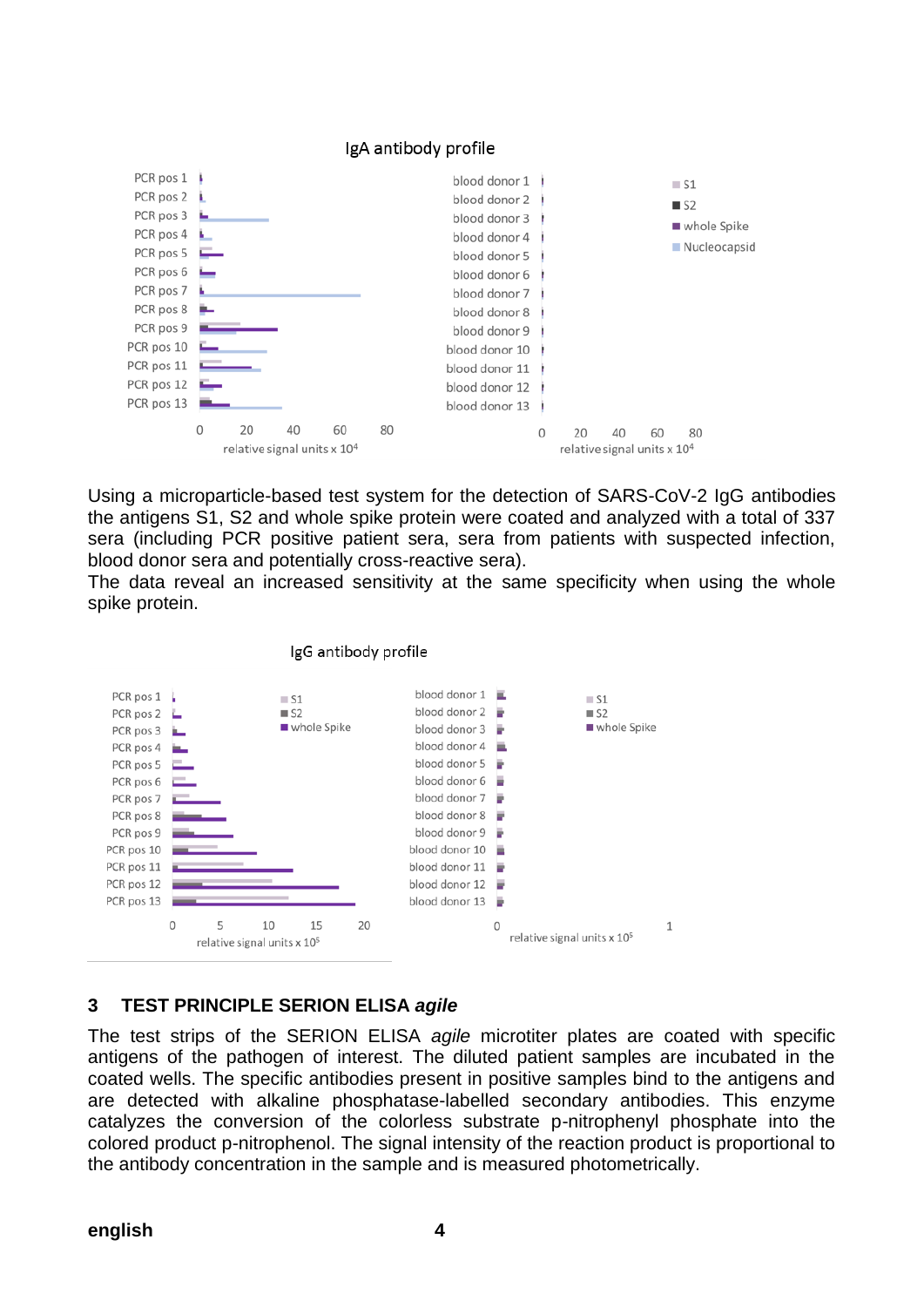## **4 KIT COMPONENTS, STORAGE AND STABILITY**

| <b>Test Components</b>                                                                                                                                                                                                                                                                             | Pieces /<br><b>Volume</b> | <b>Storage</b>                                                                                                                           | <b>Stability</b>                     |
|----------------------------------------------------------------------------------------------------------------------------------------------------------------------------------------------------------------------------------------------------------------------------------------------------|---------------------------|------------------------------------------------------------------------------------------------------------------------------------------|--------------------------------------|
| Break apart microtiter test strips each with<br>eight antigen coated single wells,<br>(altogether 96)   MTP $\vert$ , 1 frame. The coating<br>material is inactivated.                                                                                                                             | 12 pieces                 | unopened<br>after opening at 2<br>- 8 °C in closed<br>aluminum<br>bag with<br>desiccant                                                  | see expiry date<br>6 months          |
| Standard serum (ready-to-use) STD<br>Human serum in protein containing phosphate<br>buffer; negative for anti-HIV Ab, HBs-Ag (Hepatitis<br>B-Virus surface antigen) and anti-HCV Ab;<br>preservative: < 0.1 % sodium azide; colouring:<br>Amaranth O                                               | $2 \times 1$ ml           | unopened<br>after opening at 2<br>$-8 °C$                                                                                                | see expiry date<br>6 months          |
| Negative control serum (ready-to-use)   NEG  ,<br>Human serum in protein containing phosphate<br>buffer; negative for anti-HIV Ab, HBs-Ag (Hepatitis<br>B-Virus surface antigen) and anti-HCV Ab;<br>preservative: < 0.1 % sodium azide; colouring:<br>Lissamin Green V                            | $1 \text{ ml}$            | unopened<br>after opening at 2<br>$-8 °C$                                                                                                | see expiry date<br>6 months          |
| Anti-human IgA or IgG conjugate (ready-to-use)<br>Conjugate <sup>l</sup> ,<br>Anti-human IgA or IgG polyclonal antibody,<br>conjugated to alkaline phosphatase, stabilised with<br>protein stabilisation solution;<br>methylisothiazolone,<br>preservative:<br>< 0.1 %<br>< 0.1 % bromnitrodioxane | $14 \text{ ml}$           | unopened<br>after opening at 2<br>– 8 °C                                                                                                 | see expiry date<br>6 months          |
| Washing solution concentrate (sufficient for<br>1000 ml) $WASH$ ,<br>Sodium chloride solution with Tween 20 and 30<br>mM Tris/HCl, pH 7.4;<br>preservative: < 0.1 % sodium azide                                                                                                                   | 33.3 ml                   | unopened / after<br>opening at $2 - 8$<br>$^{\circ}C$<br>working dilution<br>at $2 - 8$ °C<br>working dilution<br>at room<br>temperature | see expiry date<br>2 weeks<br>1 week |
| Dilution buffer (ready-to-use) Diluent S5,<br>Protein containing phosphate buffer with Tween<br>20;<br>preservative:<br>$\%$<br>sodium<br>azide;<br>0.1<br>$\,<\,$<br>colouring: 0.01 g/l Bromphenol blue                                                                                          | $2 \times 55$ ml          | unopened<br>after opening at 2<br>$-8 °C$                                                                                                | see expiry date<br>6 months          |
| Stopping solution (ready-to-use) STOP,<br>< 0.1 N sodium hydroxide, 40 mM EDTA                                                                                                                                                                                                                     | $15$ ml                   | unopened<br>after opening at 2<br>– 8 °C                                                                                                 | see expiry date<br>6 months          |
| Substrate (ready-to-use) Substrate<br>Para-nitrophenylphosphate in solvent free buffer;<br>preservative: < 0.1 % sodium azide                                                                                                                                                                      | $14$ ml                   | unopened<br>after opening at 2<br>– 8 °C                                                                                                 | see expiry date<br>6 months          |
| Quality control certificate with standard curve<br>and evaluation table   INFO .<br>(quantification of antibodies in U/ml)                                                                                                                                                                         | 2 pages                   | n.a.                                                                                                                                     | n.a.                                 |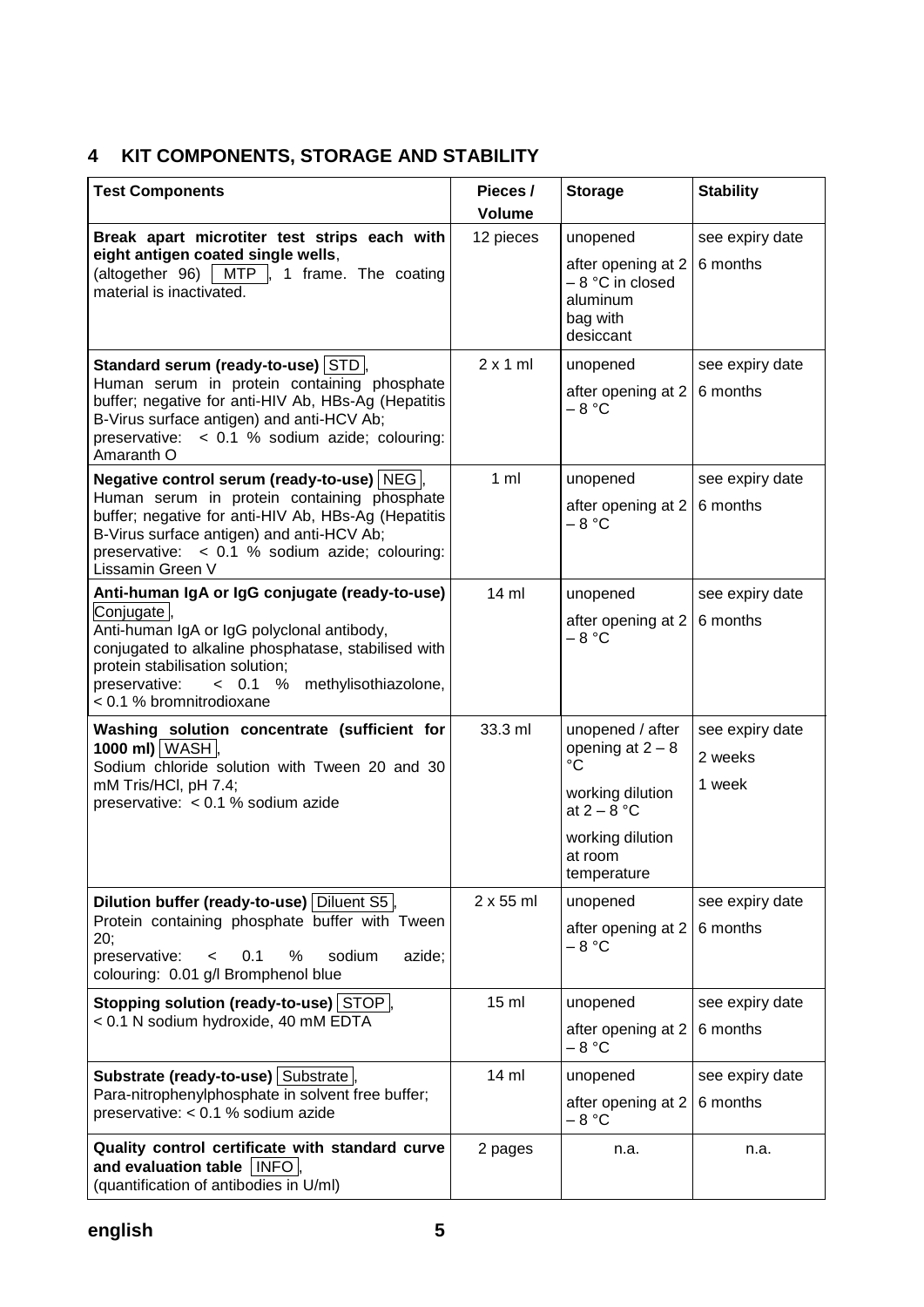## **5 MATERIAL REQUIRED BUT NOT SUPPLIED**

- Common laboratory equipment
- Photometer for microtiter plates with filter, wavelength 405 nm, recommended reference wavelength 620 nm - 690 nm (e.g. 650 nm)
- Microtiter plate washer
- Incubator 37 °C
- Moist chamber
- Distilled water
- Click-Clips (Order No. VT120.1)
- Optional: SERION ELISA *control*

## **6 TEST PROCEDURE SERION ELISA** *agile*

## **6.1 General information and statements of warnings**

The SERION ELISA *agile* is designed for use by qualified personnel who are familiar with good laboratory practice.

All kit reagents and human specimens should be handled carefully, using established good laboratory practice.

The test kit contains dilutions of human sera. Although all sera used have been tested and found negative for anti-HIV-ab, HBs-Ag (Hepatitis B Virus-surface Antigen) and anti-HCVab, they should be considered potentially infectious.

The instructions for use must be strictly followed.

Only use SERION ELISA *agile* reagents when using SERION ELISA *agile* immunoassays. They must not be exchanged with reagents of other manufacturers or components of the SERION ELISA *classic* line. Standard and control sera and conjugate of the SERION ELISA *agile* are lot specific. Washing solution, dilution buffer, substrate and stop solution can be used for all SERION ELISA *agile* independent of lot and kit.

The test reagents should be protected from strong light during storage and incubation.

The SERION ELISA *agile* is only valid if the lot-specific validation criteria on the quality control certificate are fulfilled

## **6.2 Sample Preparation and Storage**

Lipaemic, hemolytic or icteric samples (serum or plasma) should only be tested with caution. Obviously contaminated samples should not be tested. Serum or plasma (EDTA, citrate, heparin) collected according to standard laboratory methods are suitable samples.

#### **6.2.1 Dilution of Samples**

Before running the test, patient samples  $(V_1)$  must be diluted in dilution buffer  $(V_2)$  as follows:

#### **english 6**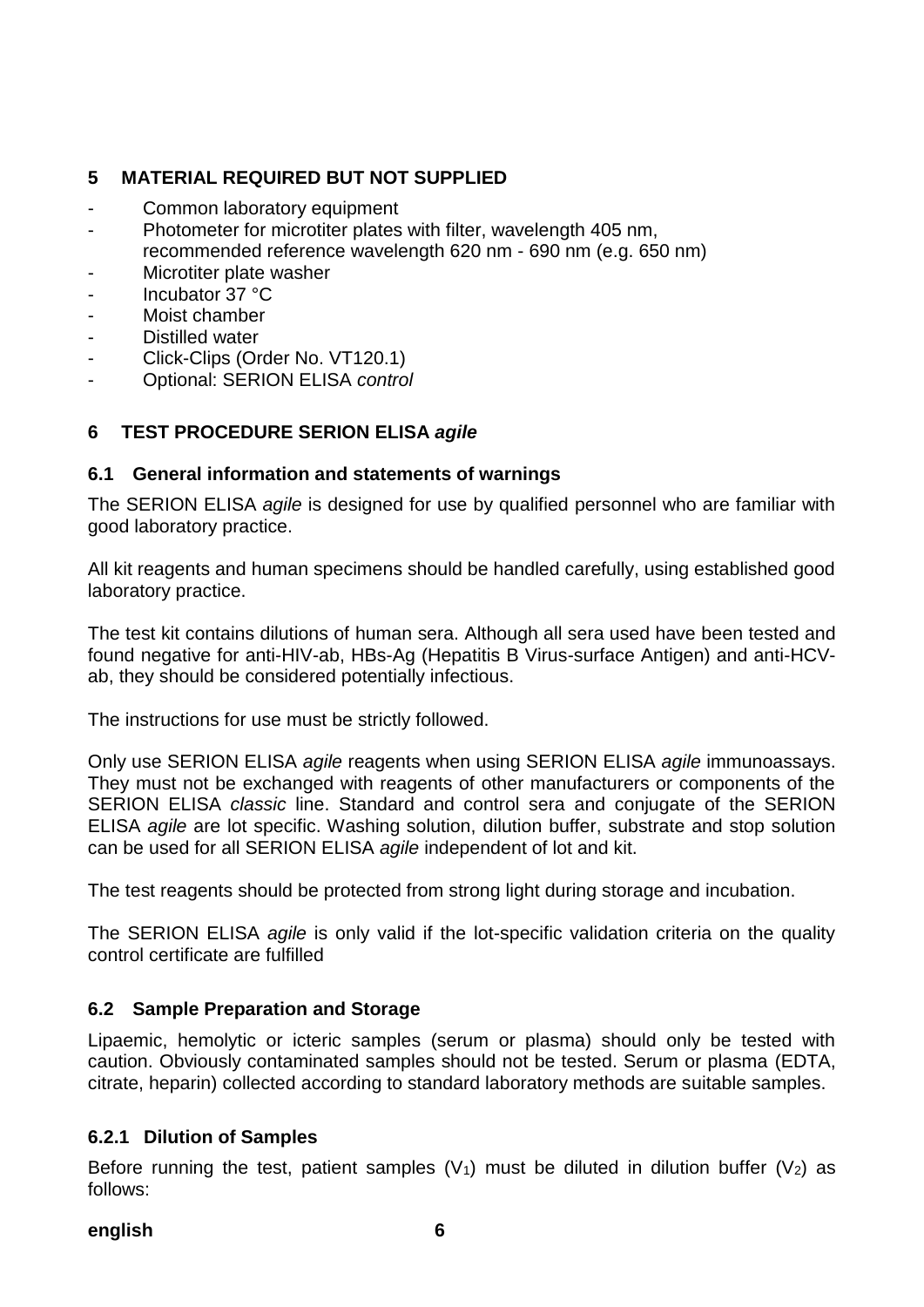## **SERION ELISA** *agile* **SARS-CoV-2 IgA and IgG**

| $V_1 + V_2 = 1 + 100$ | e.g. add | $5 \mu$ | patient's sample |
|-----------------------|----------|---------|------------------|
|                       | each to  | 500 µl  | dilution buffer  |

After dilution and before pipetting into the microtiter plate the samples must be mixed thoroughly to prepare a homogenous solution.

## **6.2.2 Sample Storage**

The patient's samples should not be stored for more than 7 days at  $2 - 8$  °C. Extended storage is possible at  $\leq$  -20 °C. Avoid repeated freezing and thawing of samples. Diluted samples can be stored at  $2 - 8$  °C for one week.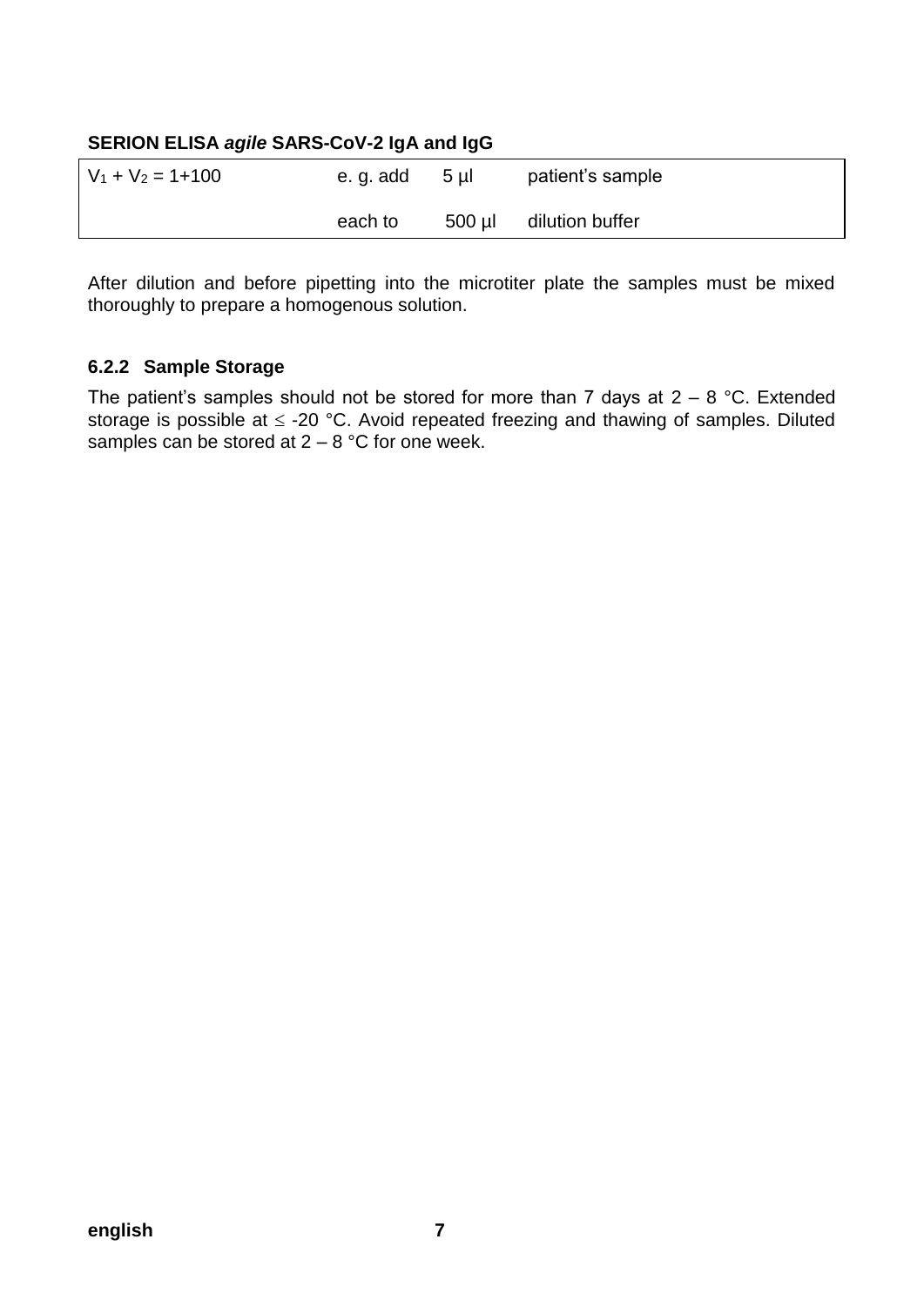## **6.3 Preparation of Kit Reagents**

Bring all reagents to room temperature before testing.

## **6.3.1 Microtiter Test Strips (ready-to-use)**

The microtiter test strips labeled with abreviations for pathogen and immunoglobulin class are packed with a desiccant in an aluminum bag. To open the aluminum bag of the microtiter plate please cut off the top of the marked side only, in order to guarantee proper resealing. Take unrequired cavities out of the frame and put them back into the aluminum bag. Close bag carefully to ensure airtight conditions. Do not use the strips if the aluminum bag is damaged or if the bag with remaining strips and desiccant was not properly resealed.

## **6.3.2 Negative control Sera / Standard Sera (ready-to-use)**

Negative control and standard sera are ready-to-use. For each test run - independent of the number of microtiter test strips to be used – negative control and standard sera must be included. Standard sera must be set up in duplicate.

## **6.3.3 Anti-human IgA or IgG Conjugate (ready-to-use)**

## **6.3.4 Washing Solution (Concentrate)**

Dilute washing buffer concentrate  $(V_1)$  1:30 with aqua dest. to a final volume of  $V_2$ . Bottles used for the working dilution should be cleaned regularly. Discard cloudy solutions.

Example:

| Buffer concentrate (V <sub>1</sub> ) | Final volume $(V_2)$ |
|--------------------------------------|----------------------|
| $33.3$ ml                            | 1000 ml              |
| $1.0 \text{ ml}$                     | 30 ml                |

## **6.3.5 Dilution Buffer for Samples (ready-to-use)**

Discard cloudy solutions.

## **6.3.6 Substrate (ready-to-use)**

Substrate in unopened bottle may have a slightly yellow coloring, which does not reduce the quality of the product! Avoid contamination.

## **6.3.7 Stopping Solution (ready-to-use)**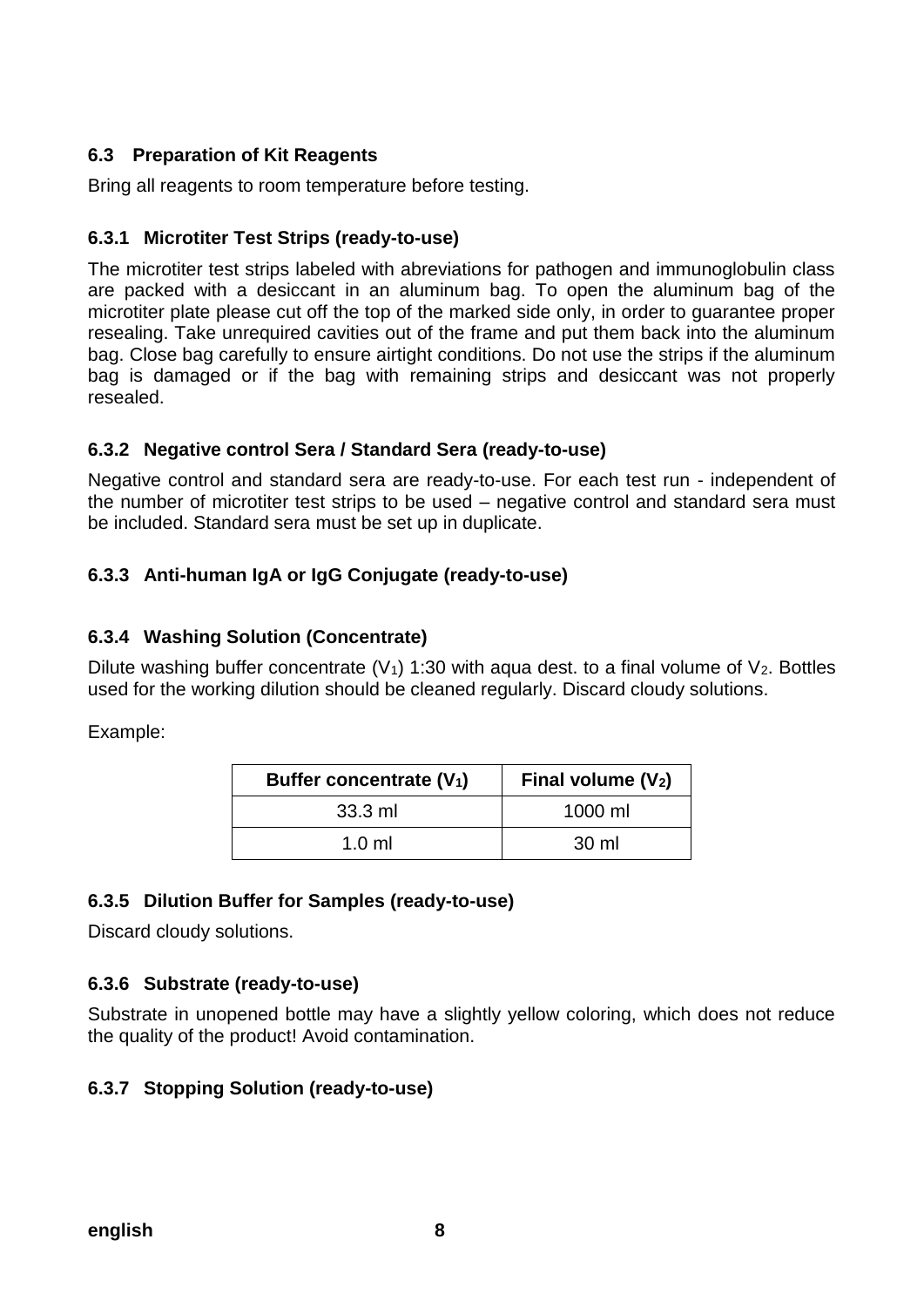## **6.4 Overview - Test Procedure**

## sample dilution (patient´s samples) 1+100

Pipette diluted samples and ready-to-use negative control / standard sera into the microtest wells (100 µl)



<sup>1</sup>For manual use: tap plate at the end of the wash procedure on paper towel.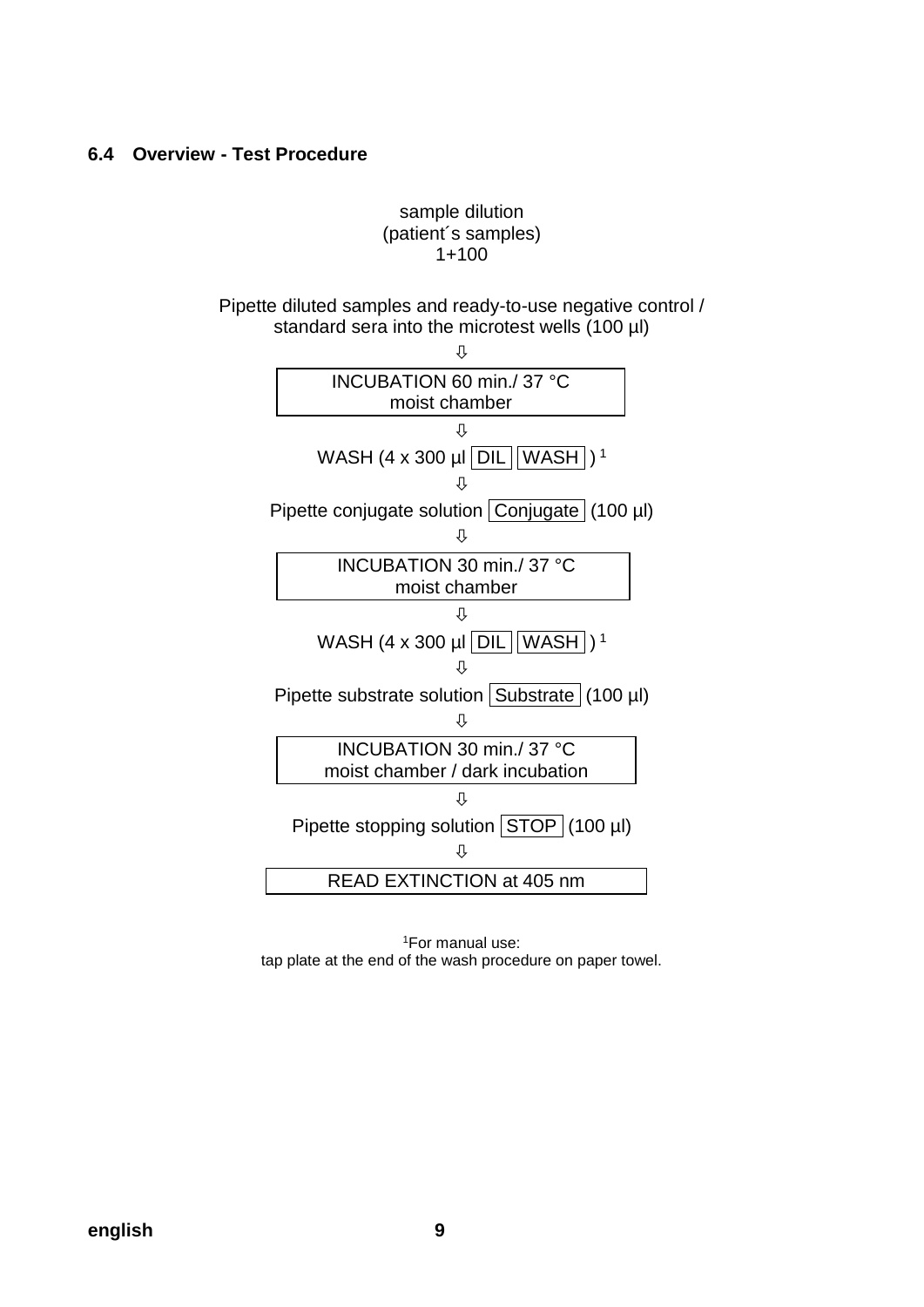## **6.5 Manual Test Procedure**

- 1. Place the required number of **cavities in the frame** and prepare a protocol sheet.
- 2. Add each **100 µl of diluted sample or ready-to-use negative control/standard sera** into the appropriate wells of microtiter test strips. Spare one well for substrate blank, e.g.:

| Well           | <b>ELISA</b>           |
|----------------|------------------------|
| A1             | substrate blank        |
| B1             | negative control serum |
| C <sub>1</sub> | standard serum         |
| D1             | standard serum         |
| F1             | patient 1              |
| F1             | patient 2              |

- 3. **Sample incubation** for 60 minutes (+/- 5 min.) at 37 °C (+/- 1°C) in moist chamber
- 4. After incubation **wash** all wells with washing solution (by automated washer or manually):
	- aspirate or shake out the incubation solution
	- fill each well with 300 µl washing solution
	- aspirate or shake out the washing buffer
	- repeat the washing procedure 3 times (altogether 4 times!)
	- dry by tapping the microtiter plate on a paper towel

## 5. **Addition of conjugate**

Add 100 µl of the ready-to-use IgA/IgG conjugate to the appropriate wells (except substrate blank)

- 6. **Conjugate incubation** for 30 minutes (+/- 1 min.) at 37 °C (+/- 1 °C) in moist chamber.
- 7. After incubation **wash** all wells with washing solution (see above).

## 8. **Addition of substrate**

Add 100 µl of ready-to-use substrate solution to each well (including well for substrate blank!)

- 9. **Substrate incubation** for 30 minutes (+/- 1 min.) at 37 °C (+/- 1 °C) in moist chamber. Ensure dark incubation.
- 10. **Stopping of the reaction**

Add 100 µl stopping solution to each well, shake microtiter plate gently to mix.

## 11. **Read extinction**

Read optical density (OD) within 60 minutes at 405 nm against substrate blank, reference wave length between 620 nm and 690 nm (e.g. 650 nm).

## **6.6 Automated Test Procedure**

SERION ELISA *agile* are validated for use with Immunomat (using the following consumables: VT124, VT111, VT112) and suited for processing on similar analyzers. For processing on the Immunomat the current software version including reagent check has to be used. Please note, that under special working-conditions internal laboratory adaptations of the substrate incubation times may be necessary.

#### **english 10**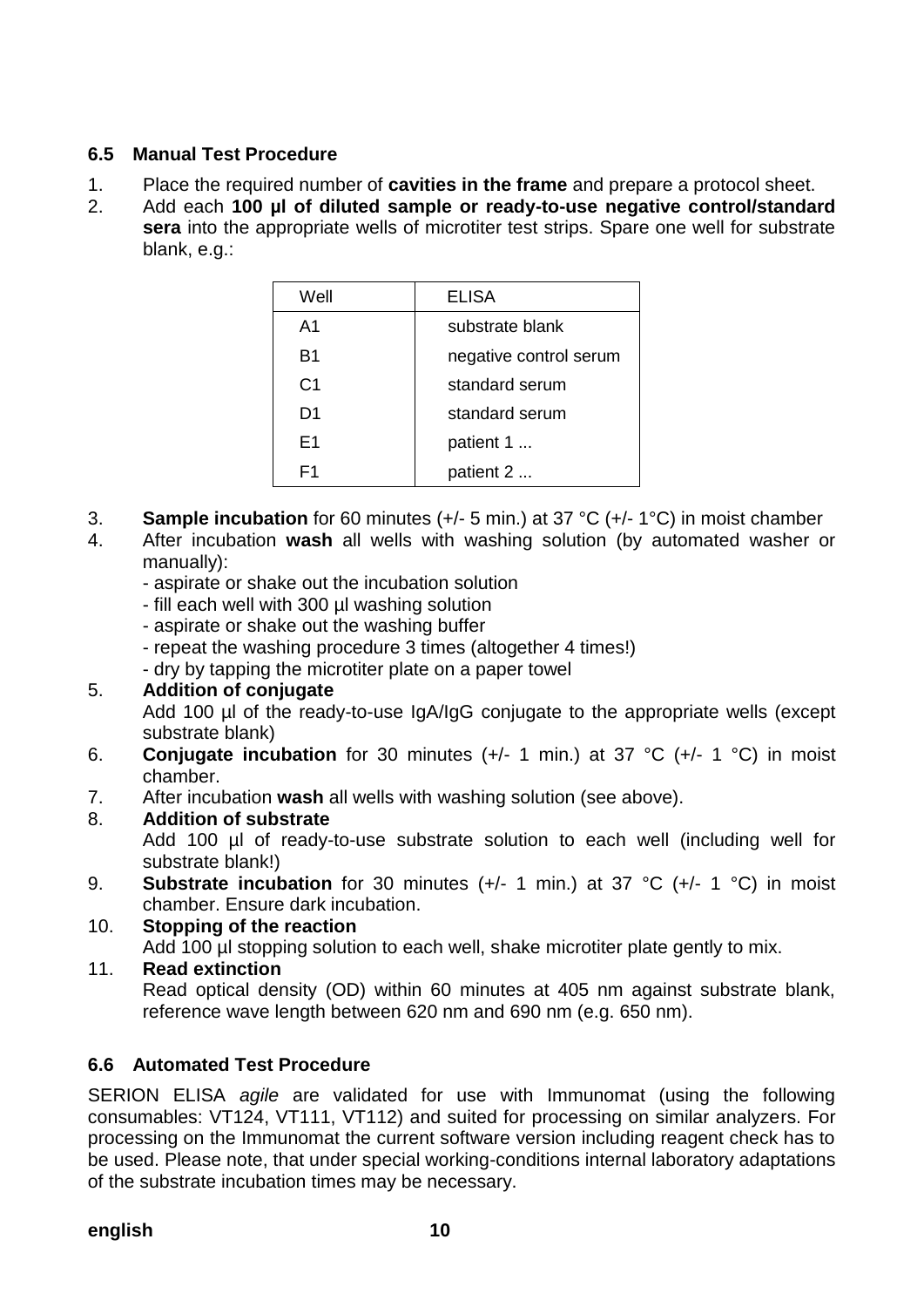## **6.7 SERION ELISA** *controls* **(external Positive Control / Accuracy Control)**

For the periodic verification of the test method, in order to fulfil the requirements of laboratory internal quality management systems, we recommend using SERION ELISA *controls* to determine precision and accuracy of SERION ELISA *agile* test runs. SERION ELISA *controls* are separately available and the usage is described in specific instruction manuals. SERION ELISA *controls* are not available in all countries and the customer should consult the local distributor.

## **7 TEST EVALUATION**

## **7.1 Qualitative Evaluation**

For the SERION ELISA *agile* test evaluation a lot-specific quality control certificate with standard curve and an evaluation table is included in the test kit so that the obtained OD values may be assigned to the corresponding antibody activities. The substrate blank must be subtracted from all OD values prior to evaluation. Mean OD value of the standard serum (STD), tested in duplicate, has to be used.

#### **Method 1:**

In the first line of the table, several ranges of OD values for the standard serum are depicted covering the whole standard validity range. According to the measured mean OD value of the standard serum, the corresponding column can be chosen. This column contains the information of upper and lower cut-off OD values to allow evaluation of the patient sample. OD values below the lower cut-off are evaluated negative and values above the upper cut-off are evaluated positive. Implementation of the correction factor F is not necessary in the context of the evaluation table.

#### **Method 2:**

To fix the cut-off ranges multiply the mean value of the measured standard OD with the numerical data of the quality control certificate (see special case formulas), e.g.:

 $OD = 0.502 \times MW(STD)$  with upper cut-off  $OD = 0.352 \times MW(STD)$  with lower cut-off

## **7.2 Quantitative Evaluation**

The mathematical curve fitting for antibody quantification with SERION ELISA *agile* immunoassays is based on the 4-parameter logistic (4 PL) function.

Activity 
$$
(U/ml) = e^{C - \frac{1}{B} \ln(\frac{D-A}{OD(Patient)*F-A}-1)}
$$

The 4 parameters A, B, C, and D are representative for the exact shape of the standard curve and are indicated on the quality control certificate of each individual SERION ELISA *agile* test.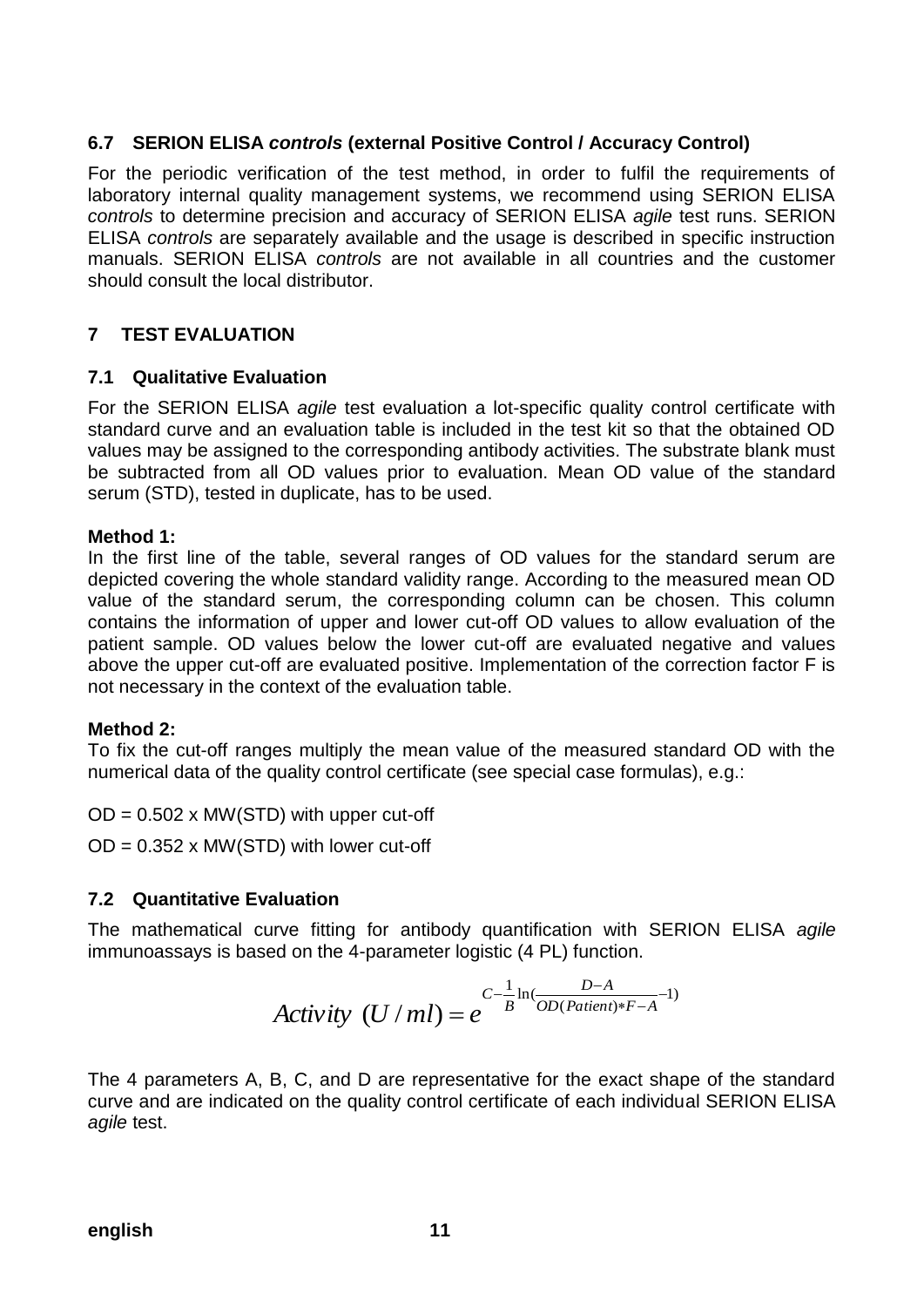The correction factor F is calculated by dividing the standard reference OD value indicated on the quality control certificate with the measured, test run-specific, standard OD value.

$$
F = \frac{STD \ reference \ OD \ value}{measured \ STD \ OD \ value}
$$

## **7.3 Automated Evaluation / Software**

Institut Virion\Serion GmbH recommends the use of the SERION *easy*ANALYZE software for the automated evaluation of optical measurement signals.

## **7.4 Borderline Ranges**

The borderline ranges are specified on the quality control certificates and indicate the range of borderline test results. Values below this range indicate a negative test result; values above the borderline range are interpreted positive.

## **7.5 Limits of Quantification**

The limits of quantification are specified on the quality control certificate. In case a patient sample shows a test result above the upper limit of quantification, the sample may be tested at a higher dilution. The resulting antibody activity must then be multiplied by the additional dilution factor.

## **7.6 Criteria of Validity**

The substrate blank must be < 0.25 OD.

The negative control must be negative.

The mean OD value (after subtraction of the substrate blank!) of the standard serum must be within the validity range, which is given on the lot specific quality control certificate.

The variation of OD values of the standard serum must not be higher than 20 %.

If these criteria are not met, the test is not valid and must be repeated.

## **7.7 Interpretation of Results**

A positive test result confirms the presence of specific antibodies. A negative result indicates that no clinically relevant antibodies against the pathogen are present in the patient´s sample, but does not exclude the possibility of an acute infection. In case of a borderline result a reliable evaluation is not possible. A definitive diagnosis can only be achieved by testing paired serum samples, taken at one to two weeks intervals, in parallel.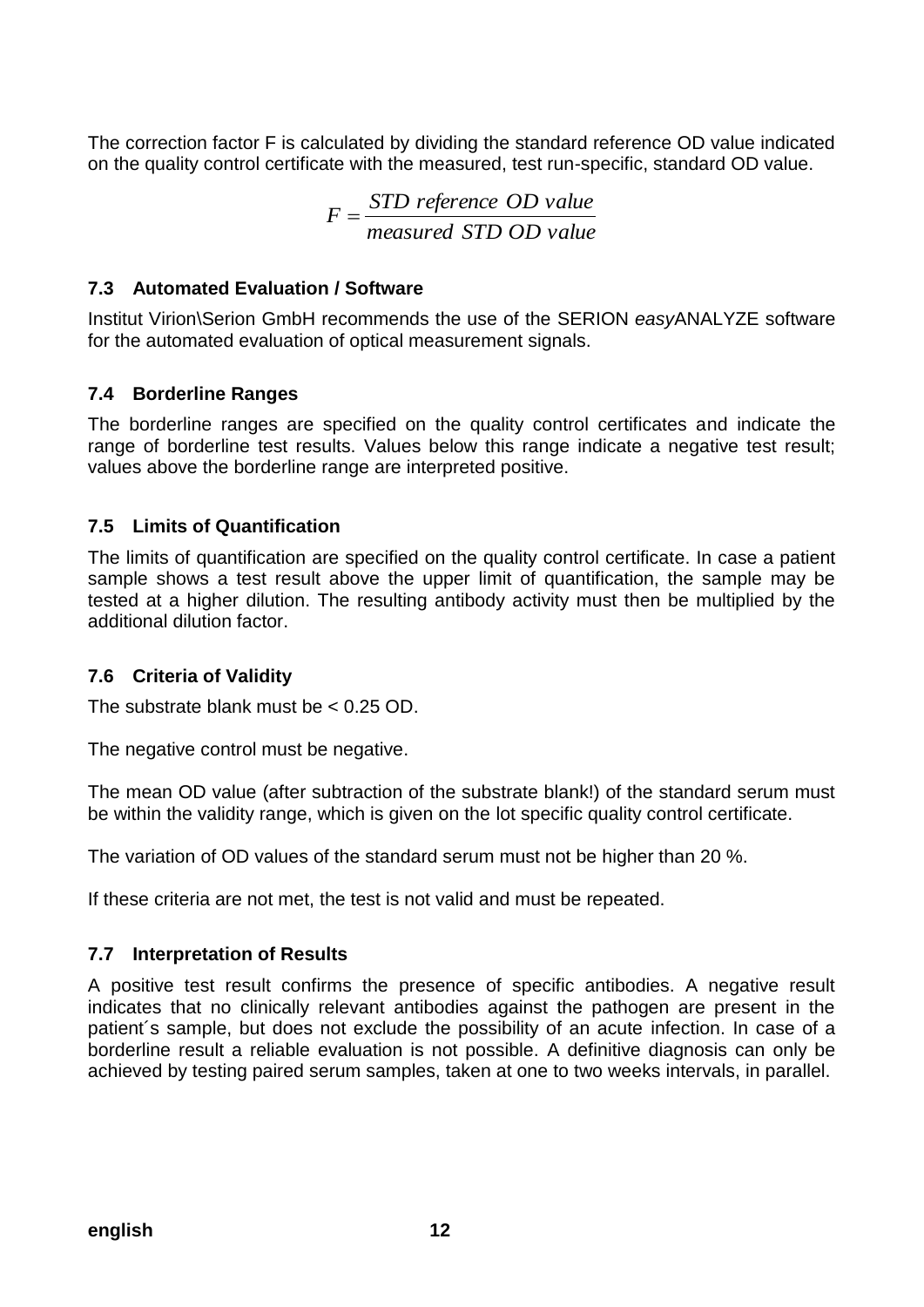## 7.8 **Reference Range of Healthy Individuals**

Testing of random blood donor sera, collected in the region of southern Germany, with SERION ELISA *agile* SARS-CoV-2 IgA/IgG resulted in the following distribution:

| <b>SERION ELISA agile</b> | <b>Number</b> | negative     | borderline | positive     |
|---------------------------|---------------|--------------|------------|--------------|
| SARS-CoV-2 IgA            | 138           | 138 (100 %)  | $0(0\%)$   | $0(0\%)$     |
| SARS-CoV-2 IgG            | 136           | 135 (99.3 %) | $0(0\%)$   | 1 $(0.7\% )$ |

## **8 PERFORMANCE CHARACTERISTICS**

## **8.1 Sensitivity and Specificity**

To calculate the performance characteristics of the SERION ELISA *agile* SARS CoV-2 IgA and IgG, 285 resp. 283 serum samples from healthy blood donors, patients with suspected infection and external quality assessment services were examined in comparison to anti-SARS-CoV-2 IgA and IgG ELISA test systems from another manufacturer. Analyses have been performed according to the corresponding instructions for use. Borderline results were not included in the calculation of sensitivity and specificity.

|                                   | Sensitivity | Specificity |
|-----------------------------------|-------------|-------------|
| SERION ELISA agile SARS-CoV-2 IgA | 96,3%       | $>99\%$     |
| SERION ELISA agile SARS-CoV-2 IgG | 96,2%       | 99,2 %      |

## **8.2 Reproducibility**

## **SERION ELISA** *agile* **SARS-CoV-2 IgA:**

| <b>Sample</b>      | <b>Mean Value</b><br>(OD) | <b>Intraassay</b><br>CV(%) | <b>Mean Value</b><br>(OD) | <b>Interassay</b><br>CV (%) |
|--------------------|---------------------------|----------------------------|---------------------------|-----------------------------|
| Serum 1            | 0.234                     | 2.7                        | 0.238                     | 4.7                         |
| Serum <sub>2</sub> | 0.441                     | 3.2                        | 0.418                     | 7.6                         |
| Serum 3            | 1.052                     | 2.3                        | 0.758                     | 13.4                        |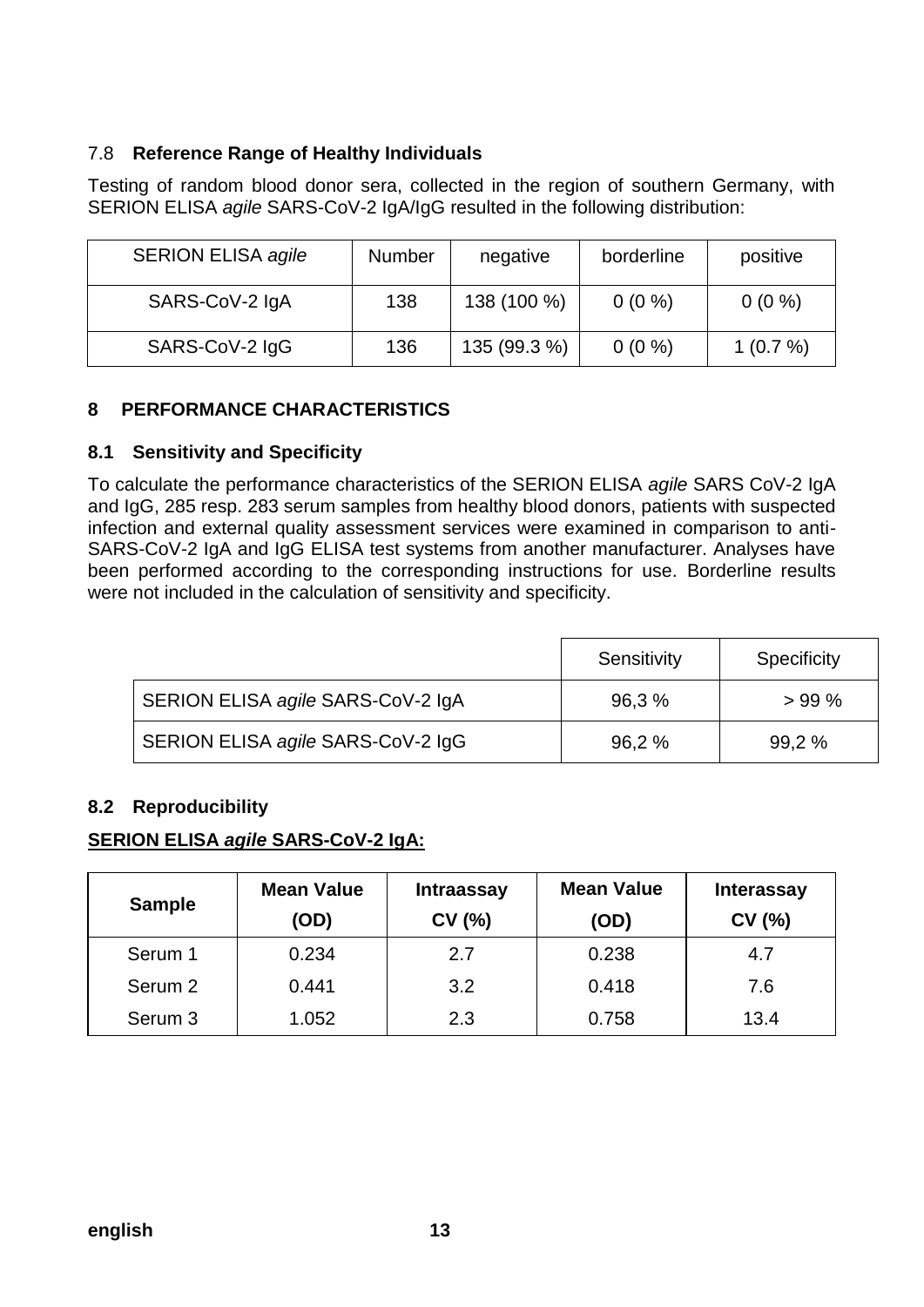#### **Sample Mean Value (OD) Intraassay CV (%) Mean Value (OD) Interassay CV (%)** Serum 1 | 0.185 | 4.1 | 0.180 | 3.6 Serum 2 | 0.787 | 2.3 | 0.755 | 3.5 Serum 3 1.931 1.7 1.840 1.2

## **SERION ELISA** *agile* **SARS-CoV-2 IgG:**

## **8.3 Cross-reactivities**

## **SERION ELISA** *agile* **SARS-CoV-2 IgA**

To determine detection of cross-reactive antibodies directed against different parameters sera were analyzed with SERION ELISA *agile* SARS-CoV-2 IgA and a commercially available anti-SARS-CoV-2 IgA ELISA. Positive sera (9 or 10 sera each) for Epstein-Barr Virus VCA IgM, Adenovirus IgA, Influenza A Virus IgA and other coronaviruses have been tested as well as sera positive for rheumatoid factor (RF) and anti-nuclear antibodies (ANA). Within this internal evaluation no potential cross-reactivities have been observed. Other cross-reactivities cannot be ruled out in general.

## **SERION ELISA** *agile* **SARS-CoV-2 IgG**

To determine detection of cross-reactive antibodies directed against different parameters sera were analyzed with SERION ELISA *agile* SARS-CoV-2 IgG and a commercially available anti-SARS-CoV-2 IgG ELISA. Positive sera (9 or 10 sera each) for Epstein-Barr Virus VCA IgG, Adenovirus IgG, Influenza A Virus IgG, Epstein-Barr Virus EA IgG and other coronaviruses have been tested as well as sera positive for rheumatoid factor (RF) and anti-nuclear antibodies (ANA). Within this internal evaluation no potential crossreactivities have been observed. Other cross-reactivities cannot be ruled out in general.

## **8.4 Interfering substances**

## **SERION ELISA** *agile* **SARS-CoV-2 IgA/IgG**

To determine the influence of interfering substances, sera with different reactivities were analyzed with SERION ELISA *agile* SARS-CoV-2 IgA/IgG. No interferences have been detected for sera with concentrations up to 2.00 g/L hemoglobin, 11.50 g/L lipemia/triglyceride, 0.201 g/L bilirubin (conjugated and unconjugated), 1.6 mg/ml EDTA, 16 IU/ml heparin or 0.106 mol/l citrate.

## **8.5 Disposal**

Please observe the relevant statutory requirements!

## **8.6 Limitation of the test**

Please note that diagnosis should never be solely based on serological data. Rather, serological results have to be interpreted in the context of the clinical picture and other diagnostic findings. Pos: 48 /Ar bei tsanl eitung ELISA agile/Organisatorisches/SAR S-CoV-2: Liter atur @ 20\mod\_1594733283382\_0.doc @ 76520 @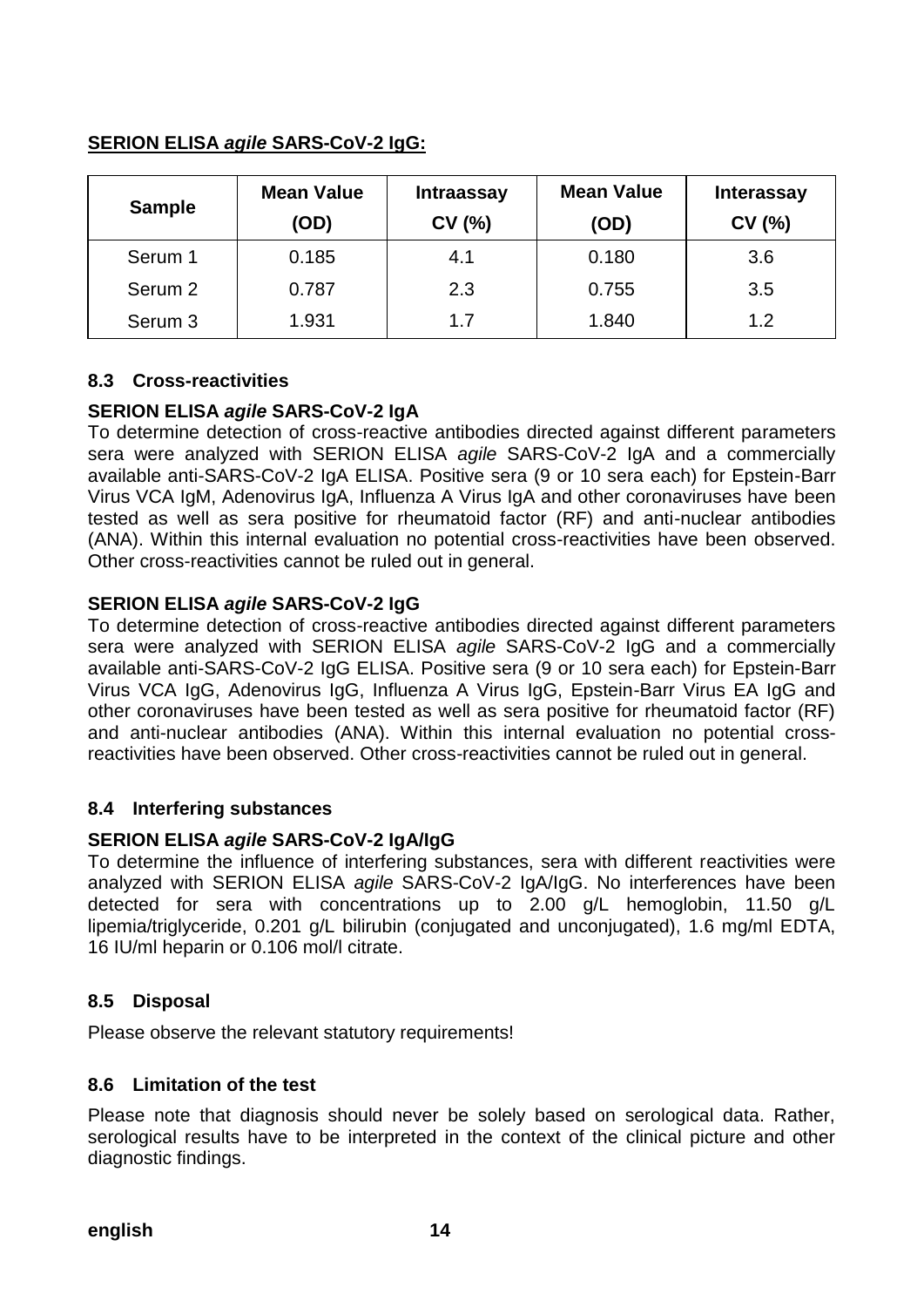## **9 LITERATUR / REFERENCES / RÉFÉRENCES / BIBLIOGRAFIA / BIBLIOGRAFÍA / REFERÊNCIAS / ΑΝΑΦΟΡΕΣ / ODKAZY / BIBLIOGRAFIA / ЛИТЕРАТУРА / REFERENCER / REFERENSER / REFERENCIE / REFERENCE / REFERANSER / REFERENCIÁK**

- [1] Zhou P. et al., "A Pneumonia Outbreak Associated with a New Coronavirus of Probable Bat Origin", Nature 579, Nr. 7798 (March 2020): 270–73
- [2] Peeri NC et al., "The SARS, MERS and Novel Coronavirus (COVID-19) Epidemics, the Newest and Biggest Global Health Threats: What Lessons Have We Learned?" International Journal of Epidemiology, Februar 22nd. 2020
- [3] He F, Deng Y and Li W, "Coronavirus Disease 2019 (COVID-19): What We Know?", Journal of Medical Virology, March 14th 2020
- [4] Nisreen M.A. Okba et al., "SARS-CoV-2 Specific Antibody Responses in COVID-19 Patients", preprint (Infectious Diseases (except HIV/AIDS), March 20th 2020)
- [5] To KK et al. Articles Temporal profiles of viral load in posterior oropharyngeal saliva samples and serum antibody responses during infection by SARS-CoV-2 : an observational cohort study. Lancet Infect Dis 2020;3099:1–10.
- [6] Jia X. et al., "Clinical Significance of IgM and IgG Test for Diagnosis of Highly Suspected COVID-19 Infection", preprint (Infectious Diseases (except HIV/AIDS), March 3rd 2020)
- [7] Guo L. et al., "Profiling Early Humoral Response to Diagnose Novel Coronavirus Disease (COVID-19)", Clinical Infectious Diseases, March 21st 2020,
- [8] Nisreen M.A. Okba et al., "SARS-CoV-2 Specific Antibody Responses in COVID-19 Patients", preprint (Infectious Diseases (except HIV/AIDS), March 20th 2020)
- [9] Amanat F. et al., "A Serological Assay to Detect SARS-CoV-2 Seroconversion in Humans", preprint (Allergy and Immunology, March 18th 2020)
- [10] Zou L, et al. SARS-CoV-2 Viral Load in Upper Respiratory Specimens of Infected Patients. N Engl J Med 2020.
- [11] Bao L, et al. Reinfection could not occur in SARS-CoV-2 infected rhesus macaques. bioRxiv 2020:2020.03.13.990226.
- [12] Meyer B., Drosten C., and Müller M., "Serological Assays for Emerging Coronaviruses: Challenges and Pitfalls", Virus Research 194 (December 2014)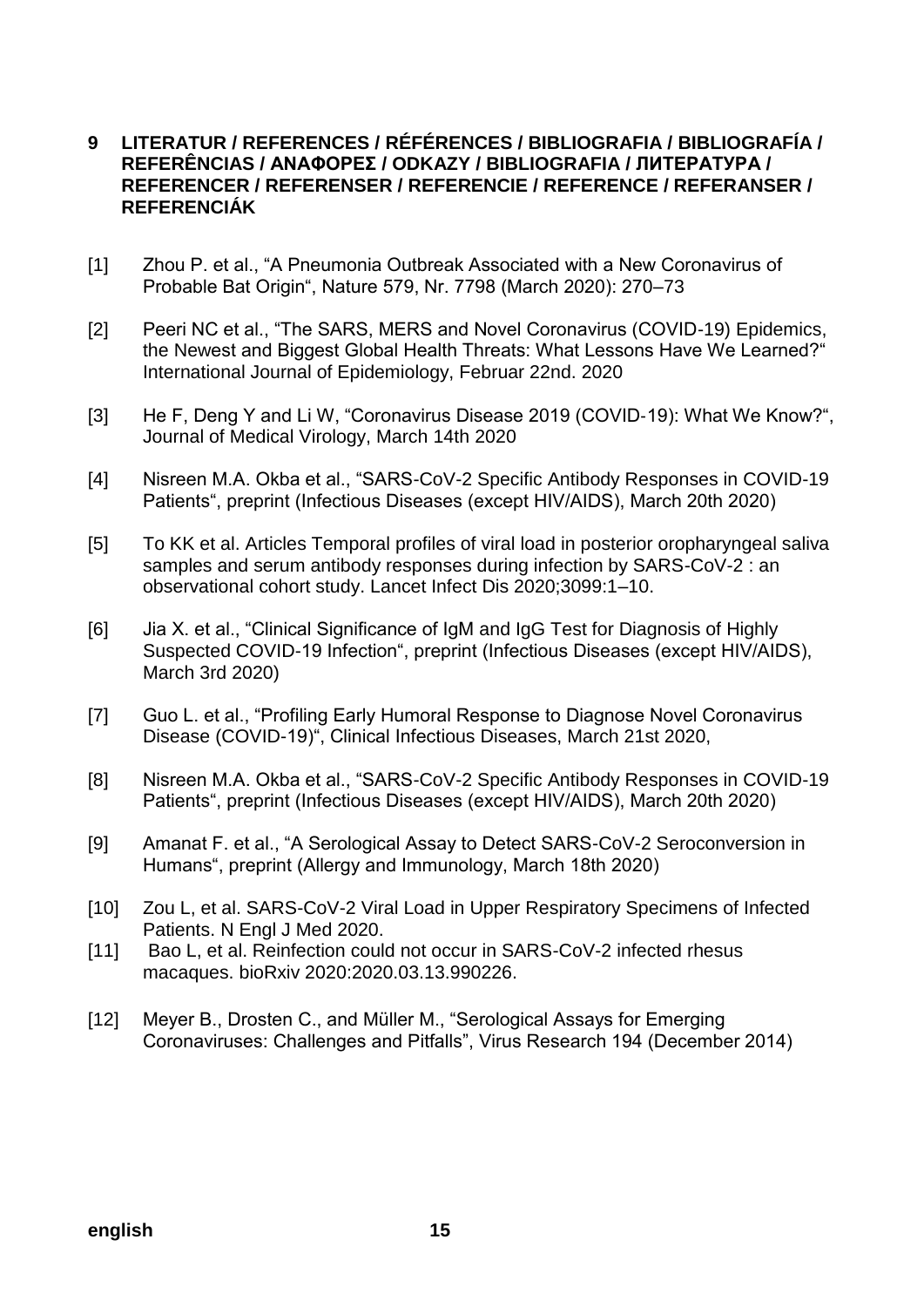#### **SERION ELISA** *agile*

 $-$ +8°C

+2°C

 $\overline{\Sigma}/$ 

Symbole auf den Etiketten/ symbols on labels/ symboles et étiquettes/ simboli sulle etichette/ символы на этикетках/símbolos sobre las etiquetas/ σύμβολα στις ετικέτες/ símbolos nos rótulos / Symboly na štítcích / symboler på etiketter/ symboler på etiketterna/ Symbole na etykietach/ symboly na označení/ Simboli na oznakah/ symbol på etiketter

| AAA                         | Fabricant/ Produttore/Производитель/<br>Fabricante/<br>Hersteller/<br>Manufacturer/<br>Výrobce/ Fremstiller/ Tillverkare/ Producent/ Výrobca/<br>Κατασκευαστής/ Fabricante/<br>Izdelovalec/ Produsent                                                                                                                                                                                                                                                                                                                                       |
|-----------------------------|---------------------------------------------------------------------------------------------------------------------------------------------------------------------------------------------------------------------------------------------------------------------------------------------------------------------------------------------------------------------------------------------------------------------------------------------------------------------------------------------------------------------------------------------|
| $\overline{\mathcal{Z}}$ 96 | Ausreichend für 96 Tests/ sufficient for 96 tests/ suffisant pour 96 tests/ sufficiente per 96<br>test/ достаточно для 96 тестов / suficiente para 96 pruebas/ επαρεκεί για 96 δοκιμασίες/<br>suficiente para 96 ensaios/ stačí na 96 testů/ nok til 96 test/ tillräckligt för 96 tester/<br>Wystarcza na 96 testów/ postačuje na 96 testov/ Zadostuje za 96 testov/ Tilstrekkelig til<br>96 tester                                                                                                                                         |
| <u>LOT</u>                  | Charge/ lot/ lot / lotto/ lote/ παρτίδα/ lote/ šarže/ lot/ lot/ seria/ šarža/ serija/ lot /lot                                                                                                                                                                                                                                                                                                                                                                                                                                              |
| <b>REF</b>                  | Referenz oder Bestellnummer/ reference or order number/ numéro de référence ou de<br>commande/ numero di riferimento o ordinazione/ ссылка или номер для заказа /<br>referencia o número de pedido/ Αριθμός αναφοράς ή παραγγελίας/ referência ou número<br>para encomenda/ reference nebo číslo objednávky/ reference eller bestillingsnummer/<br>referens eller beställningsnummer/ Numer referencyjny lub numer zamówienia<br>referenčné číslo alebo číslo objednávky/ referenčna ali kataloška številka/ Referanse eller<br>ordrenummer |

Lagern zwischen 2 und 8 Grad Celsius/ store between 2 and 8 degree celsius/ entre 2 et 8 degré celsius/ conservare a temperatura compresa tra 2 e 8 gradi centigradi/ хранить при температуре от 2 до 8 градусов цельсия / conservar entre 2 y 8 grados celsius/ Φύλαξη μεταξύ 2 και 8 βαθμούς Κελσίου/ Armazenar entre 2º e 8º Celsius/ uchovávejte při teplotě 2 až 8 °C/ opbevares mellem 2 og 8 grader celsius/ förvara vid 2 till 8 grader Celsius/ Przechowywać w temp. pomiędzy 2 a 8 stopni Celsjusza/ skladovať pri teplote 2 až 8 stupňov Celzia/ Shranjujte pri temperaturi od 2 do 8 C/ Oppbevares mellom 2 og 8 grader Celsiu

- CE-Markierung bei Erfüllung der IVD Richtlinie 98/79 EG/ CE marking according to IVD  $\epsilon$ guideline 98/79 EC/ Étiquetage CE selon les directives DIV/ marcatura CE in conformità alla direttiva IVD 98/79 EC/ маркировка СЕ согласно директивам IVD 98/79 /marca CE según la directiva IVD 98/79 CE/ Σήμανση CE σύμφωνα με την οδηγία IVD 98/79 EΕ/ Marcação CE de acordo com a Directiva 98/79/ značení CE podle směrnice IVD 98/79/ES/ CE-mærkning iht. IVD-retningslinje 98/79/EF/ CE-märkning enligt riktlinjerna för IVD i direktiv 98/79/EC/ Oznakowanie CE zgodne z wytycznymi dot. diagnostyki in vitro 98/79 EC/ označenie CE podľa smernice IVD 98/79/ES/ oznaka CE, skladna s smernico IVD 98/79/ES/ CE-merking i henhold til IVD-retningslinjer 98/79/EØF
- 0197 CE-Markierung bei Erfüllung der IVD Richtlinie 98/79 EG gemäß Anhang II, Liste B/ CE marking according to IVD guideline 98/79 EC according to annex II, list B/ Étiquetage CE selon les directives DIV 98/79 CE selon l'annexe II, liste B/ marcatura CE in conformità alla direttiva IVD 98/79 EC secondo l'allegato II, elenco B/ маркировка СЕ согласно директивам IVD 98/79, приложение II, список В / marca CE según la directiva IVD 98/79 CE de acuerdo con el anexo II, lista B/ Σήμανση CE σύμφωνα με την οδηγία IVD 98/79 EΕ, σύμφωνα με το παράρτημα ΙΙ, κατάλογο Β/ Marcação CE de acordo com a Directiva 98/79/ CE relativo aos dispositivos médicos de diagnóstico *in vitro*, segundo a lista B do anexo II/ značení CE podle směrnice IVD 98/79/ ES podle příloh II, seznamu B/ CE-mærkning iht. IVD-retningslinje 98/79 /EF iflg. anneks II, liste B/ CE-märkning enligt riktlinjerna för IVD i direktiv 98/79/EC, bilaga II, lista B/ Oznakowanie CE zgodne z wytycznymi dot. diagnostyki in vitro 98/79 EC, zgodnie z aneksem II, lista B/ označenie CE podľa smernice IVD 98/79 ES v znení dodatku II, zoznam B/ oznaka CE, skladna s smernico IVD 98/79/ES in seznamom B v Dodatku II/ CE-merking i henhold til IVDretningslinjer 98/79/EØF, tillegg II, liste B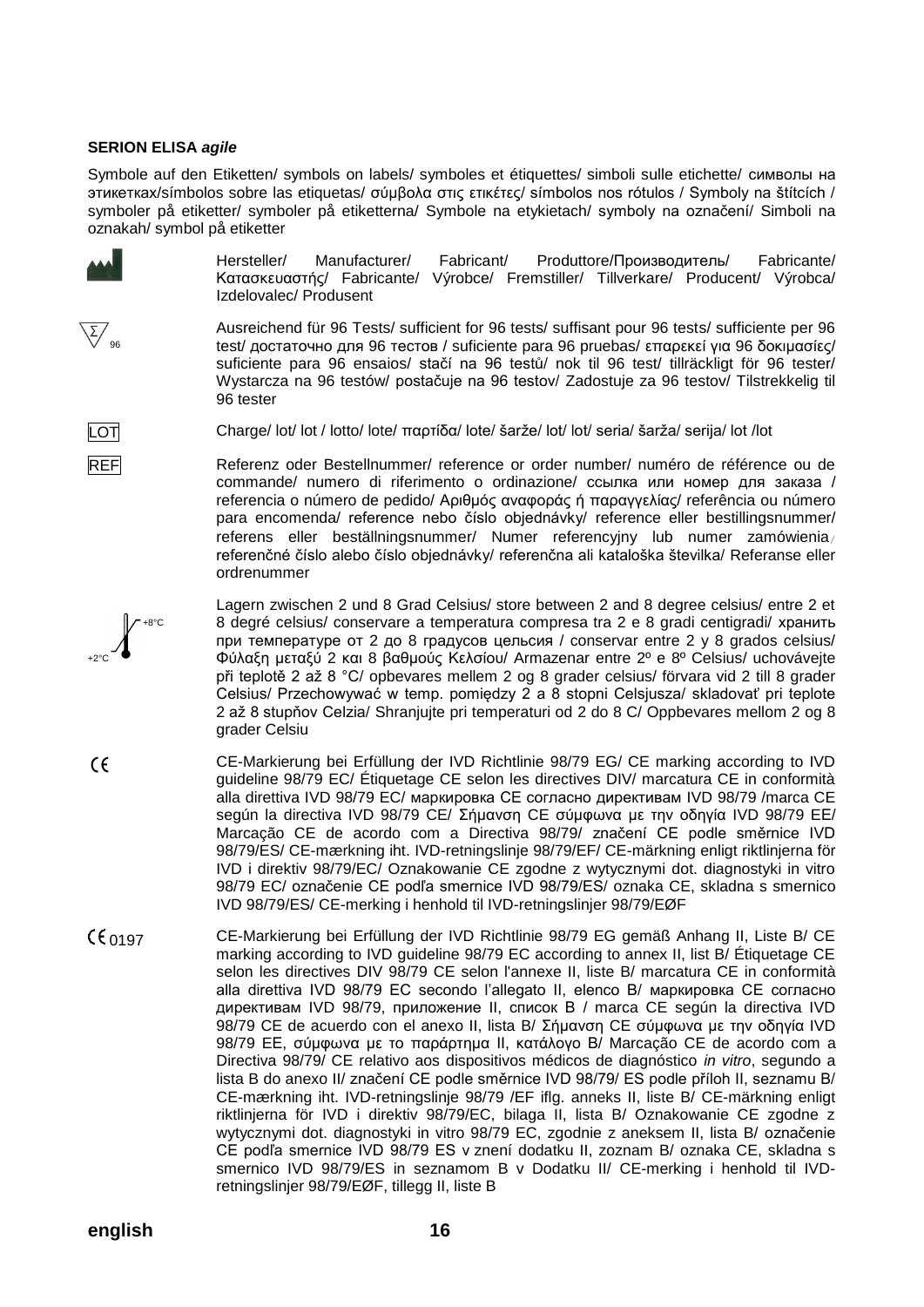Verfallsdatum/ expiry date/ date d'expiration/ data di scadenza/ срок годности до /fecha de caducidad/ ημερομηνία λήξης/ data de validade/ datum exspirace/ udløbsdato/ förfallodatum/ data upływu ważności/ dátum exspirácie/ datum izteka roka uporabnosti/ utløpsdatp

- MTP Mikrotiterplatte (brechbare Streifen)/ microtiter plate (breakable strips)/ plaque de microtitration (bandelettes détachables)/ piastra per microtitolazione (strisce separabili)/ микротитровальная панель (отрывные стрипы) /placa de microtitulación (tiras rompibles)/ Πλάκα μικροτιτλοποίησης (αποσπωμενες ταινίες)/ placa de microtitulação (tiras quebráveis)/ mikrotitrační deska (rozlomitelné proužky)/ mikrotiterplade (afbrækkelige strimler)/ mikrotiterplatta (brytbara strips)/ Płytka mikrotitracyjna (paski do odrywania)/ mikrotitračná platnička (rozlomiteľné prúžky)/ vsebnik za mikrotitriranje (z razdelki, ki jih je mogoče odlomiti)/ Mikrotiterplate (avbrytbare strips)
- STD Standardserum/ standard serum/ Sérum standard/ siero standard/ стандартная сыворотка /suero patrón/ πρότυπος ορός/ soro padrão/ standardní sérum/ standardserum/ standardserum/ Surowica standardowa/ štandardné sérum/ standardni serum/ Standardserum
- NEG Negativkontrolle/ negative control/ Contrôle négatif/ controllo negativo/ отрицательные контроли /control negativo/ αρνητικός έλεγχος/ controlo negativo/ negativní kontrola/ negativ kontrol/ negativ kontroll/ Kontrola negatywna/ negatívna kontrola/ negativna kontrola/ Negativ kontroll
- Conjugate Alkalisches Phosphatase Konjugat antihuman/ alkaline phosphatase conjugate antihuman/ conjugué phosphatase alcaline anti-humain/ coniugato con fosfatasi alcalina antiumano/ античеловеческий щелочной конъюгат фосфатазы / conjugado anti humano de fosfatasa alcalina/ Σύζευξη αλκαλικής φωσφατάσης/ conjugado anti-humano com fosfatase alcalina/ konjugát alkalické fosfatázy anti-humánní/ alkalisk phosphatase konjugat antihumant/ antihumant alkaliskt fosfatas-konjugat/ Anty-ludzki koniugat fosfatazy alkalicznej/ konjugát antihumánnej alkalickej fosfatázy/ konjugat alkalne fosfataze, antihumani/ Alkalisk fosfatase-konjugat, anti-humant
- Diluent S5 Verdünnungspuffer für Serum/ dilution buffer for sera/ sérum pour le tampon de dilution/ tampone di diluizione per sieri / разбавляющий буфер для сыворотки / solución amortiguadora para los sueros/ ρυθμιστικό διάλυμα αραίωσης για ορούς/ tampão de diluição para soro/ ředicí pufr pro séra/ fortyndingsbuffer til sera/ spädningsbuffert för serum/ bufor rozcieńczający do surowic / pufor na riedenie sér/ pufer za redčenje seruma/ Fortynningsbuffer til serum
- WASH Waschlösungskonzentrat/ washing solution concentrate/ concentré de solution de lavage / soluzione di lavaggio concentrata / промывочный концентрат /concentrado de solución de lavado/ συμπύκνωμα έκπλυσης/ concentrado de solução de lavagem/ koncentrát promývacího roztoku/ vaskeopløsningskoncentrat/ tvättlösningskoncentrat/ Stężony roztwór do płukania/ koncentrát premývacieho roztoku/ koncentrat za raztopino za izpiranje/ Vaskeløsningskonsentrat
- Substrate pNPP Substrat/ pNPP substrate/ substrat Pnpp/ substrato pNPP/ pNPP субстрат / sustrato pNPP/ Υπόστρωμα pNPP/ substrato pNPP/ pNPP substrát/ pNPP-substrat/ pNPP-substrat/ Substrat pNPP/ substrát pNPP/ substrat pNPP/ pNPP-substrat
- STOP Stopplösung/ stopping solution/ solution d'arrêt/ soluzione di arresto/стоп-раствор/ solución de parada/ διάλυμα διακοπής/ solução de paragem/ zastavovací roztok/ stopopløsning/ stopplösning/ roztwór zatrzymujący reakcję/ ukončovací roztok/ raztopina za ustavitev reakcije/ stoppeløsning
- INFO Gebrauchsanweisung, Zertifikat (Standardkurve und Auswertetabelle), CD/ instructions, certificate (standard curve and evaluation table), CD/ instructions, certificat (courbe de référence et tableau d'évaluation), CD/ istruzioni per l'uso, certificato (curva standard e tabella interpretativa), CD/ Инструкция по применению, сертификат (стандартная кривая и таблица для оценки), компактный диск /instrucciones, certificado (curva patrón y tabla de evaluación), CD/ Οδηγίες χρήσης, Πιστοποιητικό (πρότυπη καμπύλη και

**english 17**

Σ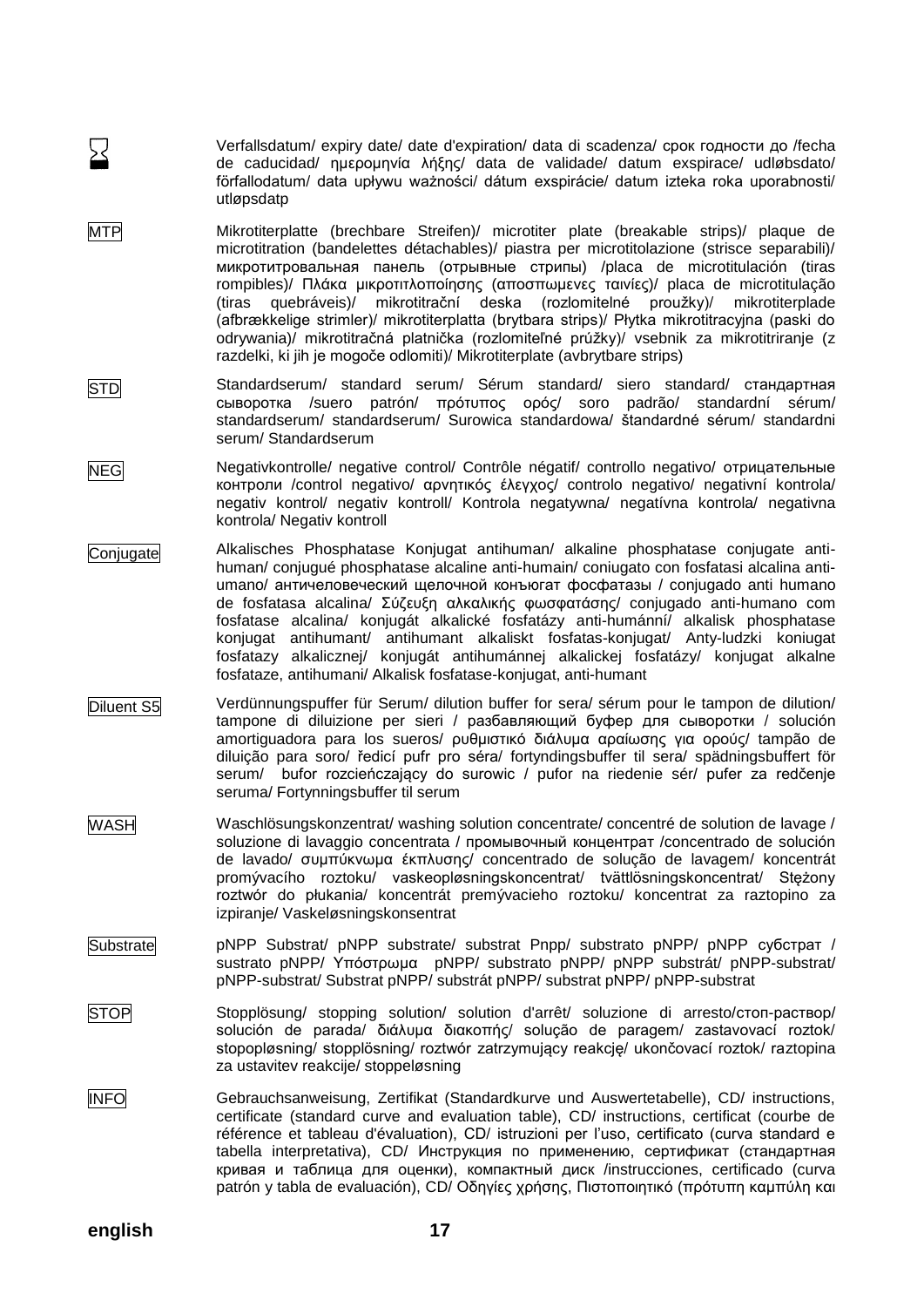πίνακας υπολογισμού), CD/ instruções, certificado (curva padrão e tabela de avaliação), CD/ (standardní křivka a vyhodnocovací tabulka), CD/ brugsanvisning, certifikat (standardkurve og evalueringstabel), CD/ instruktioner, certifikat (standardkurva och utvärderingstabell), CD/ Instrukcje, certyfikat (krzywa standardowa i tabela do określania wyników/ CD/ pokyny, certifikát (štandardná krivka a hodnotiaca tabuľka), disk CD/ navodila, certifikat (standardna krivulja in ocenjevalna tabela), CD/ Instruksjoner, sertifikat (standardkurve og evalueringstabell), CD

- RTU gebrauchsfertig/ ready-to-use/ prêt à l'emploi/ pronto per l'uso/ готовый к использованию /listo para usar/ έτοιμο προς χρήση/ pronto a utilizar/ připravený k použití/ klar til brug/ bruksfärdig/ gotowy do użycia/ pripravené na použitie/ pripravljen za uporabo/ klar til bruk
- CONC Konzentrat/ concentrate/ concentré/ concentrato/ концентрат / concentrado/ Συμπύκνωμα/ concentrado/ koncentrát/ koncentrat/ koncentrat/ Koncentrat/ koncentrát/ koncentrat/ Konsentrat
- DIL verdünnen oder lösen in/ dilute or disolve in/ diluez ou dissoudre dans/ diluire o sciogliere in/ разбавить или растворить в /diluir o disolver en/ αραίωση ή διάλυση σε/ diluir ou dissolver em/ nařeďte nebo rozpusťte v/ fortynd eller opløs i/ späd eller lös i/ Rozcieńczyć lub rozpuścić w/ rozriediť alebo rozpustiť v/ razredčite ali raztopite v/ Fortynnes eller løses opp i
- AQUA destilliertes Wasser/ aqua detillata/ eau distillée/ acqua distillata/ дистиллированная вода /agua destilada/ αποσταγμένο νερό/ água destilada/ destilovaná voda/ destilleret vand/ destillerat vatten/ woda destylowana/ destilovaná voda/ destilirana voda/ Destillert vann
- IVD In-vitro Diagnostik Anwendung/ in-vitro diagnostic use/ utilisation en diagnostic in-vitro/ uso diagnostico in vitro/ использование в диагностике ин-витро /uso diagnóstico invitro/ Διάγνωση, χρήση in-vitro/ para diagnóstico *in vitro*/ diagnostické použití in-vitro/ til in-vitro diagnostik/ *in vitro-*diagnostisk användning/ do diagnostyki in vitro/ diagnostické použitie in-vitro/ uporaba pri diagnostiki *in vitro*/ In vitro-diagnostisk bruk
- Gebrauchsanweisung beachten/ consult instructions for use/ se référer à la notice  $\Box$ d'instruction/ consultare le istruzioni per l'uso/ ознакомьтесь с инструкцией по использованию/ consúltense las instrucciones de uso/ συμβουλευτείτε τις οδηγίες χρήσης/ consultar as instruções de utilização/ čtěte návod k použití/ se brugsanvisningen/ se bruksanvisningen/ zapoznaj się z instrukcją stosowania/ dodržuj návod na použitie/ glejte navodila za uporabo/ se bruksanvisningen/ figyelembe kell venni a használati utasítást